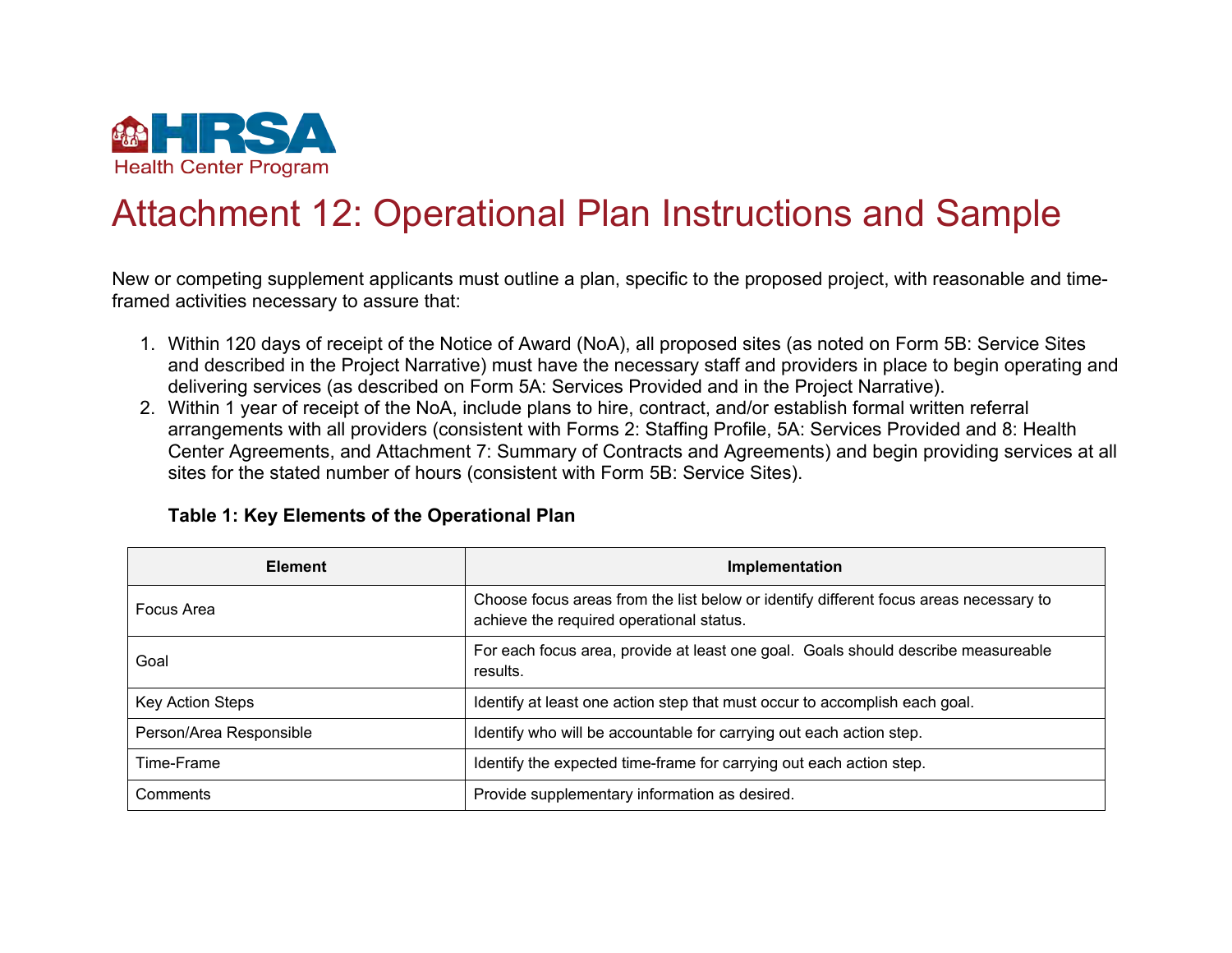## **Optional Focus Areas**

Operational Service Delivery

- A.1. Provision of Required & Additional Services (Form 5A: Services Provided)
- A.2. Professional Coverage for After Hours Care
- A.3. Admitting Privileges
- A.4. Readiness to Serve the Target Population

Functioning Key Management Staff/Systems/Arrangements

- B.1. Documented Contractual/Affiliation Agreements
- B.2. Data Reporting System

Implementation of a Compliant Sliding Fee Discount Program and Billings and Collections System at Proposed Site(s)

- C.1. Sliding Fee Discount Program
- C.2. Billing and Collections System
- C.3. Implementation of a Compliant Sliding Fee Scale

Integration of the Proposed Site(s) into the Quality Improvement/Quality Assurance (QI/QA) Program

- D.1. Leadership and Accountability
- D.2. QI/QA Plan and Process to Evaluate Performance

Governing Board

- E.1. Recruitment of Members to Ensure Compliance with Board Composition and Expertise Requirements
- E.2. Conflict of Interest Requirements
- E.3. Strategic Planning